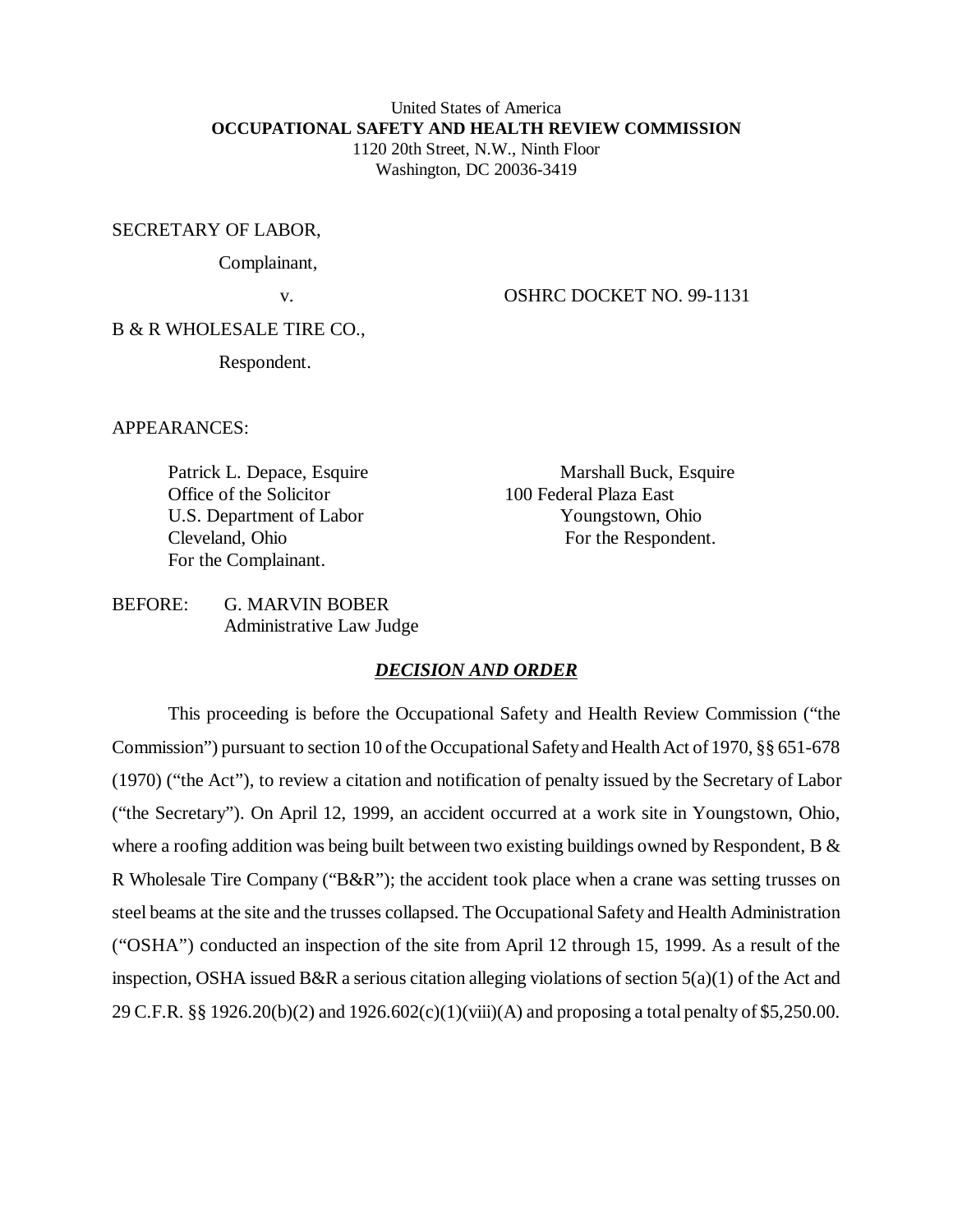B&R filed a timely notice of contest, and an administrative trial was held in Youngstown, Ohio on March 20, 2000.<sup>1</sup> Both parties have filed post-trial briefs in this matter.

#### *Testimony of Ken Weeks*

Ken Weeks testified that he has worked for Valley Crane ("Valley") as a crane operator for 16 years and that he has operated all types of cranes, ranging from 6 tons to 75 tons; he further testified that Valley rents cranes and operators, that B&R rented a crane and operator from Valley in April of 1999, and that his boss, Fred Comparato, assigned him to the B&R project. Mr. Weeks said he arrived at the site with his crane at about 8 a.m. on April 12, 1999, that Ray Starr, B&R's owner, came up to him, and that they had a brief conversation about hooking up the lifting beam and where the trusses were; Mr. Weeks did not know who Mr. Starr was then, but he later concluded he was "the boss" as he was "running around giving orders" and "more or less directing everyone." However, Mr. Weeks noted that while the renting company tells him what they want done he makes his own decisions about how to operate the crane, that he had no supervisor on the B&R job, and that he worked somewhat like an independent contractor at the site. (Tr. 7-13, 35-42, 52-57).

Mr. Weeks stated that the project involved setting 45 to 50 85-foot trusses in order to construct a new building between two existing buildings at the site.<sup>2</sup> He also stated that the trusses were located to the left of his crane and that his job involved picking them up, swinging them over and setting them down on the building. (Tr. 13-14). He described the process more fully as follows:

Well, I would swing over to my left ... lower the cable down with the lifting beam on it; the pulleys's would hook it up. I would pick it up and start swinging back to my right; and then there's a man on a tag line who more or less guides the truss as we're going up; and then when I would get up and clear the existing building that was there, then I would swing over to my right at 180 degrees and start lowering the truss down....I would lower it down so far, but carpenters or whoever was on the building would reach down, and they would have marks that they set the truss on. They would more or less guide me to swing it right, left, in or out. They actually handled the truss once I got it to them. (Tr. 14-15).

<sup>&</sup>lt;sup>1</sup>At the trial, B&R moved for a directed verdict with respect to Items 1 and 2 of Citation 1, the alleged violations of section 5(a)(1) and 29 C.F.R. 1926.20(b)(2). I denied the motion at the trial but agreed to reconsider it after reviewing the record. In my opinion, B&R's argument was not persuasive, and I affirm my denial of the motion for directed verdict. (Tr. 202-05).

<sup>&</sup>lt;sup>2</sup>Other evidence in the record indicates the trusses were 80 feet long. (Tr. 65-67; R-6).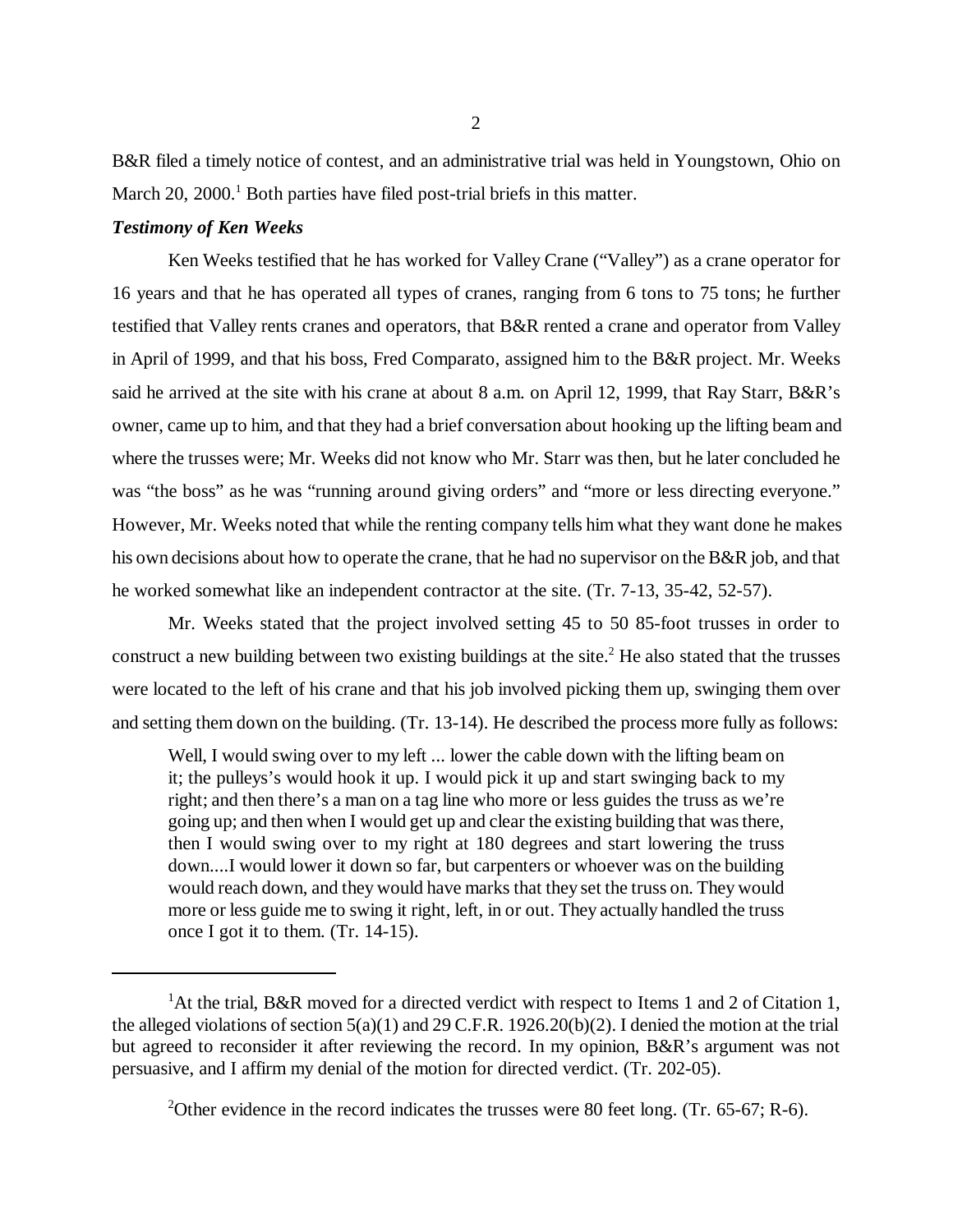Mr. Weeks said the day of the accident was "fairly sunny" with a "slight wind" that was "nothing unusual." (Tr. 15-16). He also said that he had set about 30 trusses at the time of the accident, which he described as follows:

I swung over ... the top of the building. I was in the process of setting it back down when I heard ... a noise, like a cracking sound; and I looked back to my left, and the trusses were starting a domino-effect falling down. So I was just -- stayed there with the truss. I never lowered it down. I didn't do anything with it; and the trusses fell within a matter of a minute or so. (Tr. 16).

Mr. Weeks was adamant he had not hit the building with his load, although Mr. Starr accused him of doing so, and it was his opinion that a lack of bracing caused the collapse. Mr. Weeks said he had worked on "hundreds" of projects involving truss setting, that in his experience trusses were braced with wooden 2x4's set in a diagonal pattern, and that at the B&R site metal strips were put between the trusses instead of using wooden 2x4's as bracing. He also said he did not know what the metal strips were called, although he assumed they were some sort of bracing, and that while workers could have been putting up 2x4's on the interior side of the trusses, which he could not see, no 2x4's were being put up on the exterior side of the trusses.<sup>3</sup> Mr. Weeks had never seen a truss fall before in his 32 years of experience, and it was his belief that using 2x4's to brace the trusses was "a necessary component of the system so they don't fall down." (Tr. 16-20, 29-35, 43-50).

### *Testimony of Don Hall*

Don Hall testified he has been the chief building official for Mahoning County for over two years, that before this position he had been in the building industry for 40 years, including the position of vice-president with Bucheit Company for 25 years, and that he is a civil engineer and licensed in eight to ten states, including Ohio. He further testified that his duties include administering all of the building permits issued in Mahoning County and that he had inspected the B&R project after the accident.<sup>4</sup> (Tr. 61-65). Mr. Hall described what he learned as follows:

 $3$ Mr. Weeks indicated he had seen "somebody putting something up" on the "back side" of the trusses but that he didn't "see exactly what it was." He also indicated there could have been some bracing on the interior side of the trusses, despite his statement to the police on April 12, 1999, that there were no "wooded braces set in the trusses, only metal tabs." (Tr. 20, 31, 35, 39).

<sup>&</sup>lt;sup>4</sup>Mr. Hall stated that after he arrived he saw Ray Starr driving a backhoe into the debris; he (continued...)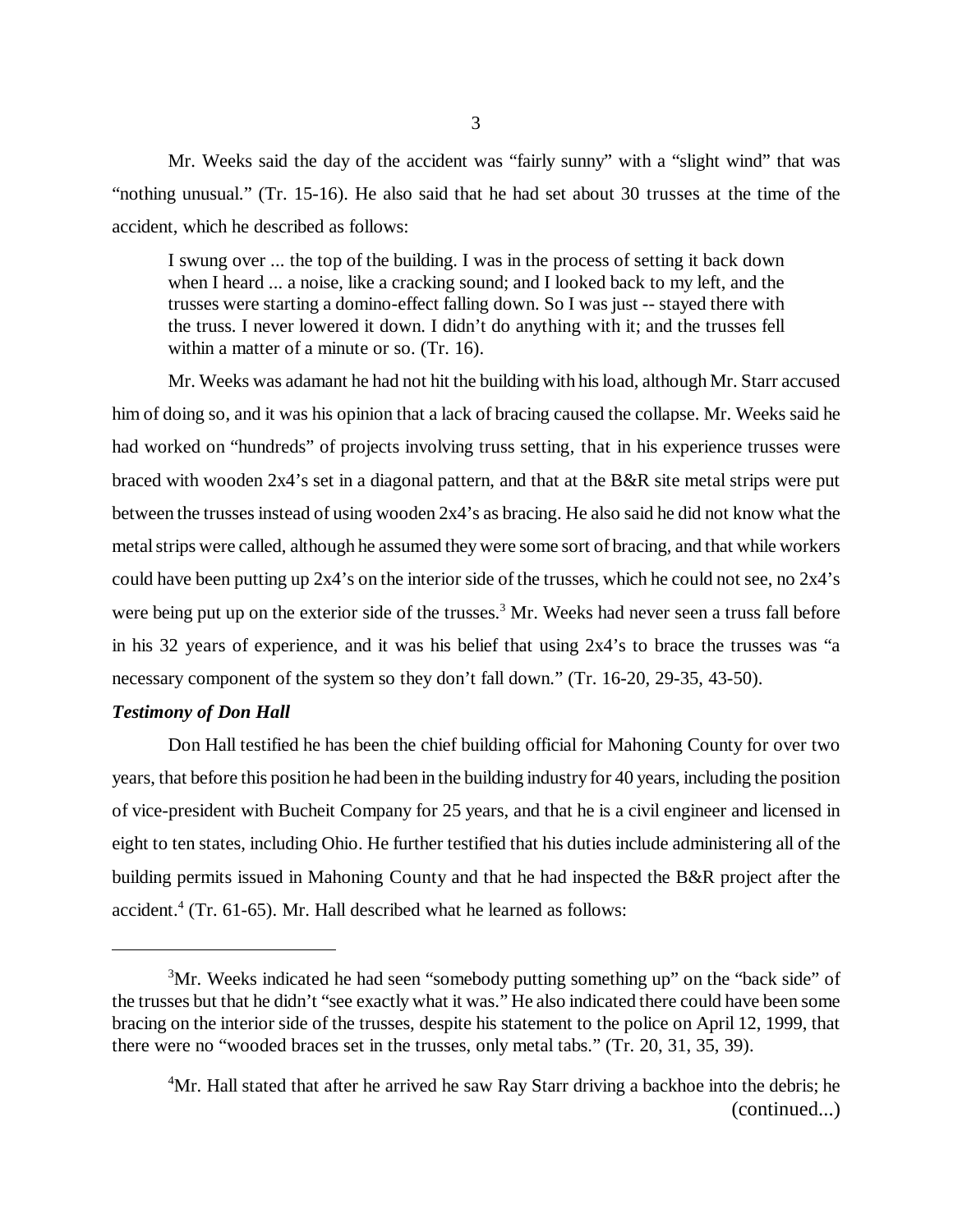All he [R. J. Starr, Ray Starr's son] told me was that Valley Crane was -- they were installing these 80-foot-long trusses. I got to tell you, I've been in the -- in this erection business with Bucheit for 25 years, and we did a lot of erection. We did everything from wood trusses like this to large beams to -- to highway beams, everything. And we -- we were general contractors. We did our own erection; and I have never seen anybody erect -- if I had anybody erecting trusses in that kind of wind, or any type of thing, I would have fired them; because it was -- it was -- the gusts were so high that it was terrible. I have to say that first. It was really that bad, the wind conditions that were down there. And when I got there and talked to R. J., he said his dad was around somewhere, and he'll try to get ahold of him; but he did see the crane people, when they were erecting the trusses, they hit the one on the - the farthest one on the east, and that all just dominoed the truss collapse. (Tr. 67-68).

Mr. Hall said that the wood trusses were 80 feet long and that they were supported on either

side by masonry columns; he also said the trusses sat on steel beams that were on top of the masonry

columns. (Tr. 65-66). When asked about temporary bracing, Mr. Hall responded:

Q: Were you able to discern any temporary bracing?

A: Yes; it looked like there was some temporary bracing along the bottom -- across the bottom, and that was -- that was in there, that was -- that would meet temporary bracing standards. I didn't see anything on the end. I would have expected temporary bracing at the first -- that would have stopped all of this from any crane dislodgement or anything like that; so I didn't see anything -- but that doesn't mean it wasn't there. I just didn't see it. It could have been ... pushed off and into the mess. It looked like most of the vertical were just -- were just metal bracing, which weren't continuous units on the top bracing.

Q: Is that sufficient to be adequate with industry guidelines?

A: No; it's supposed to be continuous bracing across. There should be ... 2x4's across there. All I saw was the -- was the metal. I didn't see any 2x4's up on top. That doesn't mean that they didn't slide off or anything. That's what I say, it's tough to see in a mess like that ... what was left.

Q: What is the purpose of temporary bracing?

A: That's just to stabilize those trusses entirely until permanent bracing is put in and - all the way around the perimeter, so just exactly ... what did happen, won't happen.<sup>5</sup> (Tr. 71-72).

<sup>5</sup>Mr. Hall indicated the bracing he did see was done correctly. He also indicated that even if braced properly trusses could still fall "like a stack of cards" if hit hard enough. (Tr. 82-83, 98-99).

<sup>4</sup> (...continued)

told Mr. Starr he could not alter the site before OSHA's inspection, and Mr. Starr said OSHA had already been there. Mr. Hall further stated that Mr. Starr's son was also telling him to stop, due to the danger of one of the columns collapsing, and that at that point the CO arrived. (Tr. 68-70).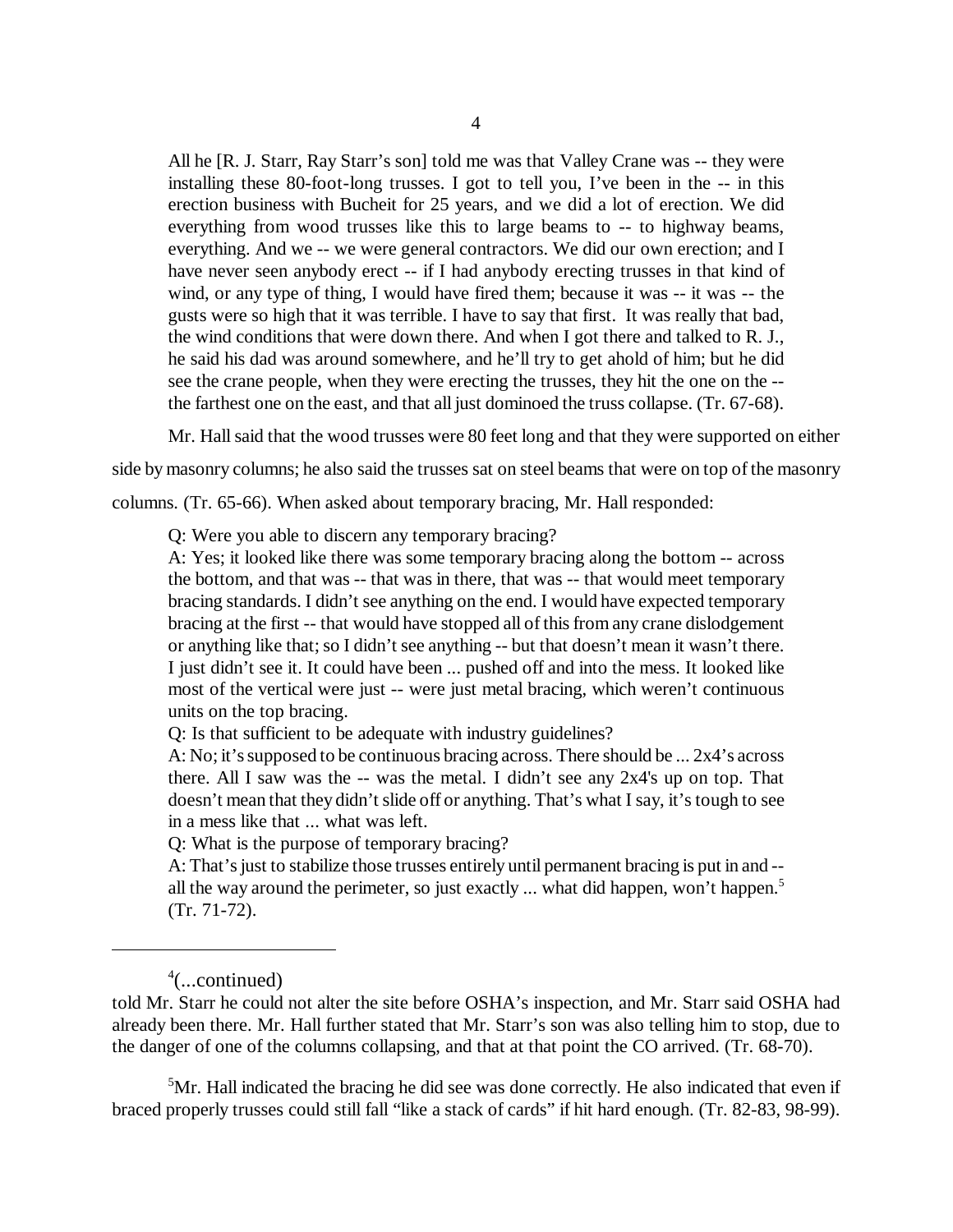# *Testimony of David Hunter*

David Hunter, the OSHA compliance officer ("CO") who conducted the inspection, testified that prior to his employment with OSHA he had been a co-owner of a health and safety consulting firm and that he had also had many years of experience in the construction industry as a carpenter; his construction experience had included both truss erection and installing temporary truss bracing.

(Tr. 101-07, 154-59). CO Hunter described the B&R project as follows:

The project was -- they virtually were bridging between two buildings. If you can imagine, in a figure of an H. The new construction being between two existing buildings. The dimensions were about 110 feet in length and approximately 80 or 85 feet in width. The construction was -- there was a concrete driveway -- actually, the whole area was concreted in at this point. There were some cinder block columns that were built, and then there were I-beams attached to the columns....The project was to create, I guess, a clear-span area, and that's the reason for the trusses; so they didn't have to put any interior bracing; and when I got there, it appeared that they were in the process of setting the trusses when ... the accident occurred. (Tr. 109).

The CO said that when he arrived at the site, Ray Starr was driving a backhoe into the rubble; after identifying himself as an OSHA CO, he asked Mr. Starr to stop using the backhoe because of the danger of the possible collapse of the beams and columns, and Mr. Starr did so.<sup>6</sup> The CO also said that upon viewing the scene, as shown in GX-2-35, he saw evidence of some temporary bracing used but also instances of no bracing and insufficient bracing used; he noted that the temporary bracing holds each truss in a vertical position and makes the trusses a solid unit and keeps them from falling over until permanent bracing can be installed. The CO additionally saw insufficient nails going through the 2x4's. (Tr. 110-36). He explained the problem with this as follows:

Well, to adequately use temporary bracing, it's industry standard; it's directed by the Trust Plate Institute and accepted by OSHA, that every piece of temporary bracing shall have no less than two nails from 12 to 16-penny, attaching each truss piece to the next. You can't use one nail; you can't skip it for the temporary bracing to be sufficient to keep the trusses up. (Tr. 124).

CO Hunter further testified that as a result of his inspection, he concluded that there was insufficient temporary bracing in place and that it was inadequately nailed. He pointed out that he saw no evidence of ground bracing, which is required for virtually all trussing jobs. He also pointed out

<sup>&</sup>lt;sup>6</sup>The CO said that Mr. Starr first told him OSHA had already left; however, the CO reiterated that he was from OSHA, after which Mr. Starr complied with his request. (Tr. 110).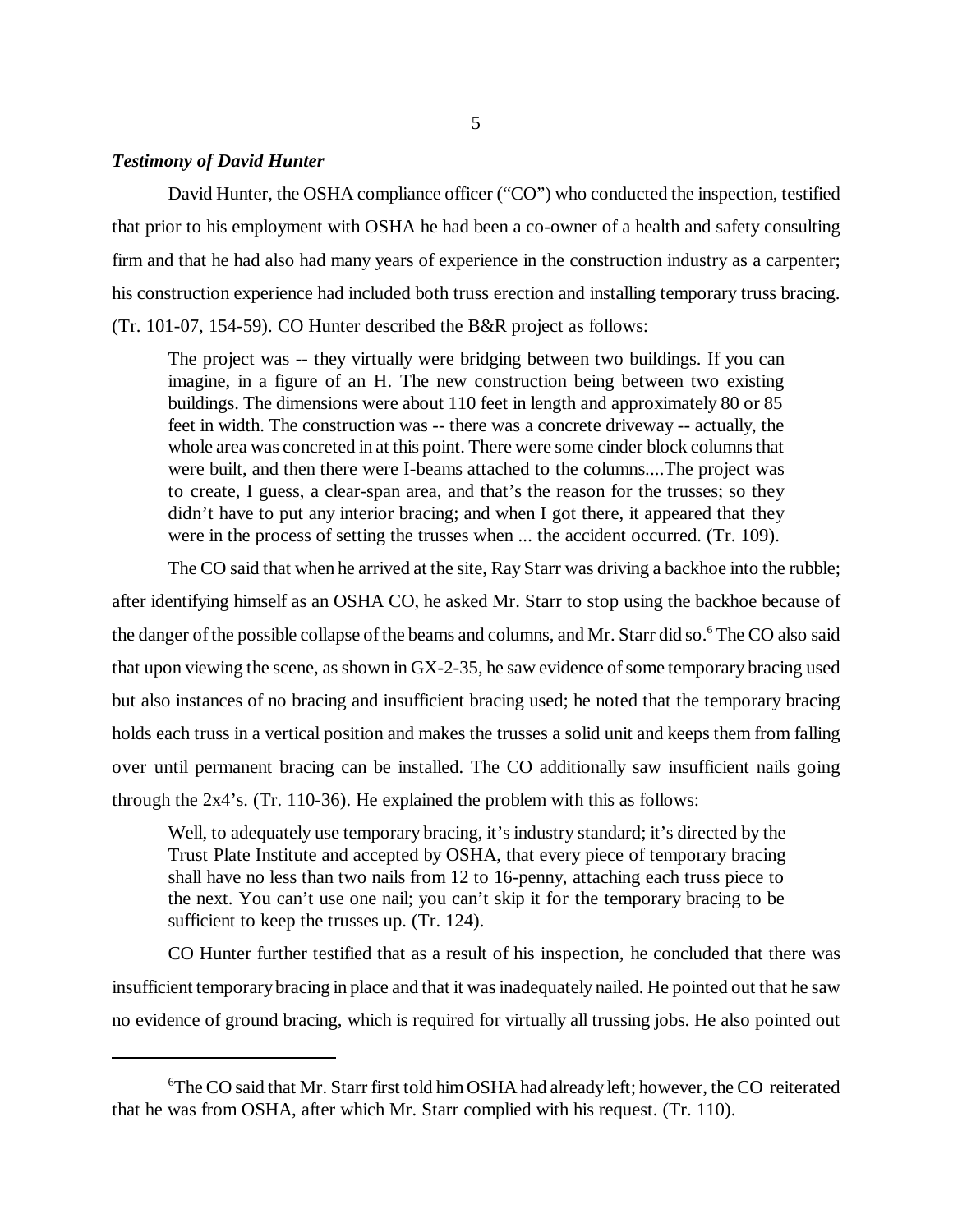that the first truss, which lends support to all subsequent trusses, was itself insufficiently supported, particularly since it had no ground bracing; he determined this by observing the concrete pad below that area and seeing no penetrations where supporting braces could have gone, and he said that while the truss being attached to the existing building provided some support it was not a substitute for the required bracing. The CO said that another problem was that metal spacers were used to achieve the requisite spacing between the trusses, rather than using a more accurate method, which can cause trusses to be out of plumb and put additional stress on the bracing. The CO considered it "miraculous" that only one person had a minor injury, in his experience, truss collapses usually cause serious or fatal injuries.<sup>7</sup> (Tr. 135-38, 145-51, 197).

CO Hunter stated that knowledge about what bracing is required for a particular truss job can be gained through extensive prior experience or from the layout provided by the truss manufacturer. He noted that every set of trusses has a layout explaining how much and what type of bracing to use, as well as where to put it; he further noted that the Truss Plate Institute ("TPI") has instructions that give its recommendations on how to install and brace trusses, that TPI booklet HIB-91 applied to the trusses on the B&R project, and that Montgomery Truss ("Montgomery"), the manufacturer of the subject trusses, provided in this case both the booklet and a summary of its provisions. The CO said that Ray Starr told him that he was in charge of the truss erection project because of his previous experience, that he was the competent person on the job, and that all of the employees at the site were working for him. (Tr. 136-44, 152; G-36-37). However, the CO did not consider Mr. Starr a competent person on the subject project, and he explained why:

[F]rom the few times that Mr. Starr and I spoke, I ... don't believe that he was fully aware of the level of hazard that's involved with utilizing these trusses and the sheer forces that the trusses themselves apply....This was also evidenced when I got to the job site that when Mr. Starr was on the front loader and was attempting to move the trusses that were fallen out of the way while they were still suspended up against the steel beams -- the concrete columns were damaged; and it could have been a really terrible scene if he possibly would have continued. I don't believe he was aware of the sheer magnitude of the force that these things exert. (Tr. 144-45).

# *Testimony of Ray Starr*

<sup>&</sup>lt;sup>7</sup>The person was Joe Conti of Conti Construction, who injured his ankle as he was running away when the trusses began to collapse. (Tr. 138, 151, 197).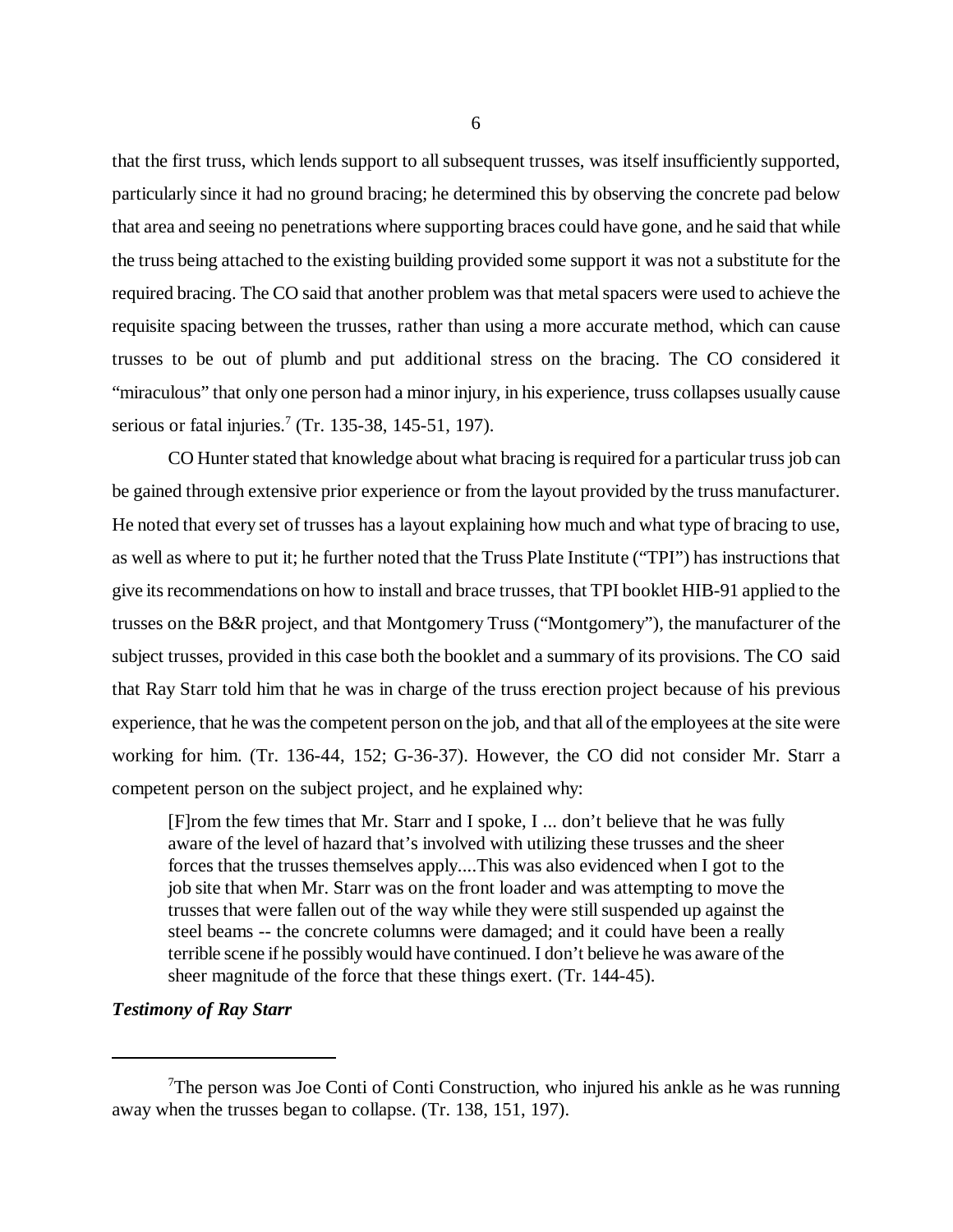Ray Starr testified that he has been in the tire and wheel business since 1972 and that he does not operate a construction company or employ carpenters. He further testified that he retained an architect to design the addition, that he hired Conti Construction ("Conti") to do the woodwork part of the project, and that Conti obtained the necessary permits for the job.<sup>8</sup> Mr. Starr said he had used Conti for previous projects and that Conti had over 30 years of experience in setting trusses and was "more than competent" for the job; he also said Conti was responsible for putting up the addition and that when it had problems or questions it went to the architect. Mr. Starr noted that Conti provided the labor while he provided the materials, that Conti had about eight employees on the job and used its own tools and supervisors on the project, and that Conti, not B&R, controlled the job; however, B&R employees took nails and lumber to the Conti employees as needed, he provided his impact gun to Conti so that it could bolt the first truss to the masonry of the addition, and on two or three occasions on the day of the accident he had helped out by using his forklift to lift one of the B&R supervisors up to release a truss from the crane. (Tr. 206-10, 216, 229-31, 239, 242-54).

Mr. Starr stated that he and representatives of Conti and Montgomery had a meeting about a month before the project and that the Montgomery representative provided Conti with information about how to install and brace the trusses; he further stated that he himself was aware that bracing was necessary to put up the trusses and that he had purchased approximately 2400 feet of 2x4's, 2x6's and 2x8's to be used for the bracing.<sup>9</sup> Mr. Starr watched the first truss being set and braced, and although he watched the progress of the job after that point on a "hit or miss" basis, he observed "tons of braces" put on the trusses and believed they met the TPI standards in view of what the Conti and Montgomery representatives had said at the meeting. (Tr. 210-18, 256-61). He also believed that the crane operator hit the building and caused the accident, which he described as follows:

Well, there was approximately three hits on the building by the crane operator. The first hit shook the building, and the steel beams ... just tremored ... I think my son, R. J. came down and notified me the second hit....But when the whole building tremored, I knew ... that the building had been hit, and I went to the driver, and I said, You're going to kill somebody....[T]he last final blow -- I'll call it truss number one ... took

 ${}^{8}$ Mr. Starr said that another company performed the masonry part of the job. (Tr. 209).

 $9$ Mr. Starr identified RX-3 as his receipts for the lumber he had purchased for the project and RX-4 as some of the information the Montgomery representative had given Conti. (Tr. 214-15, 233).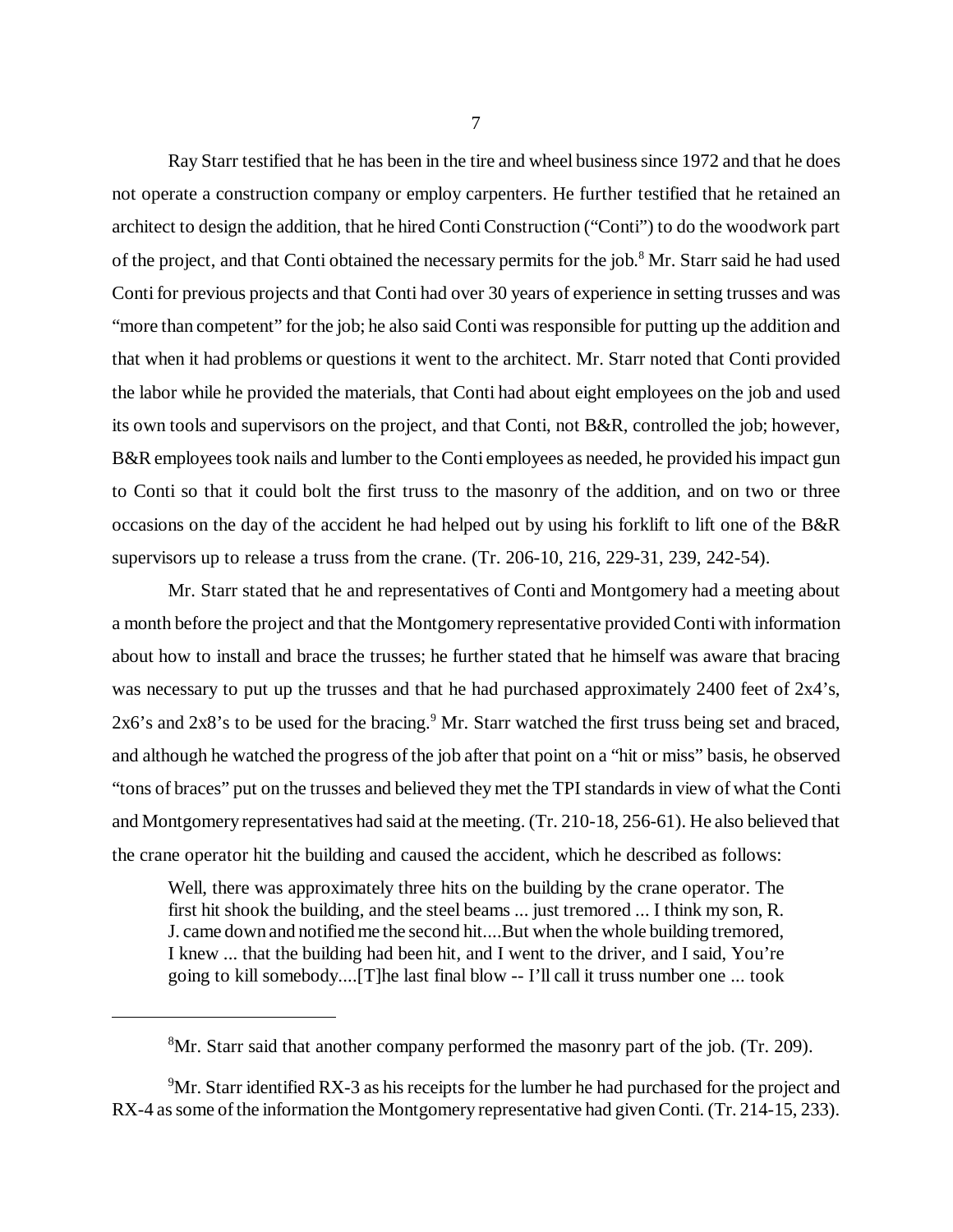the blow....The truss that he was laying ... he was swinging up over the building, and he hit the lead truss ... [and] ... that truss broke loose from the building [and] they all went with the domino effect. (Tr. 222-23).

Mr. Starr said that after determining there were no injuries, he looked over the site and saw that when the lead truss collapsed it had broken the cement block on the wall of the existing building to which it had been bolted; he then began using his backhoe to clear up the debris as there was shipping to be done and the area in front of his shipping department was blocked. Mr. Starr also said that OSHA arrived at about that time and that the CO told him to proceed because, with the amount of debris and the state the site was in, no one could tell what had happened. (Tr. 224-226). When asked why Conti was not in charge of cleaning up the site after the accident, Mr. Starr responded:

Because, he wasn't in charge of nothing. He was just in charge of the construction. The construction wasn't going to be finished, so he walked off the job. He asked me to pay him for his time and his men; and ... I think I gave him 1200 bucks. I'd have to check ... because he showed me that particular time what he had -- how many men he had and what he felt....I said, well; you were going to get 10,000 for two days. You ain't going to get 5,000 for one day. So we bartered ... and ... it just seems to me 1200 bucks is what I paid him for his day's ... work. I don't even know how long he was there, to be honest with you ... that whole day was a disaster. (Tr. 254-55).

#### *Whether B&R was Properly Cited for the Alleged Violations*

At the hearing, B&R's counsel elicited testimony from Ray Starr to the effect that Conti controlled the work at the site and was the employer with respect to the construction project. (Tr. 206-16). The Secretary objected to this testimony at the hearing, and she objects in her brief to B&R raising this defense, noting that Commission Rule 34(b)(4) requires affirmative defenses to be raised in the employer's answer and that B&R failed to do so. *See* 29 C.F.R. 2200.34(b)(4). *See also A/C Elec. Co. v. OSHRC*, 956 F.2d 530 (6th Cir. 1991). While the Secretary is correct that B&R did not assert this defense in its answer, I nonetheless conclude that it is appropriate to address this matter; however, for the following reasons, I find that B&R was properly cited in this case.

As set out above, the CO testified Ray Starr told him that he was in charge of the project due to his prior experience, that he was the competent person on the job, and that all the employees at the site were working for him.10 The CO also testified that no one ever mentioned Conti or said

 $10$ The CO said that Mr. Starr told him that he had built one of the other buildings at the site, (continued...)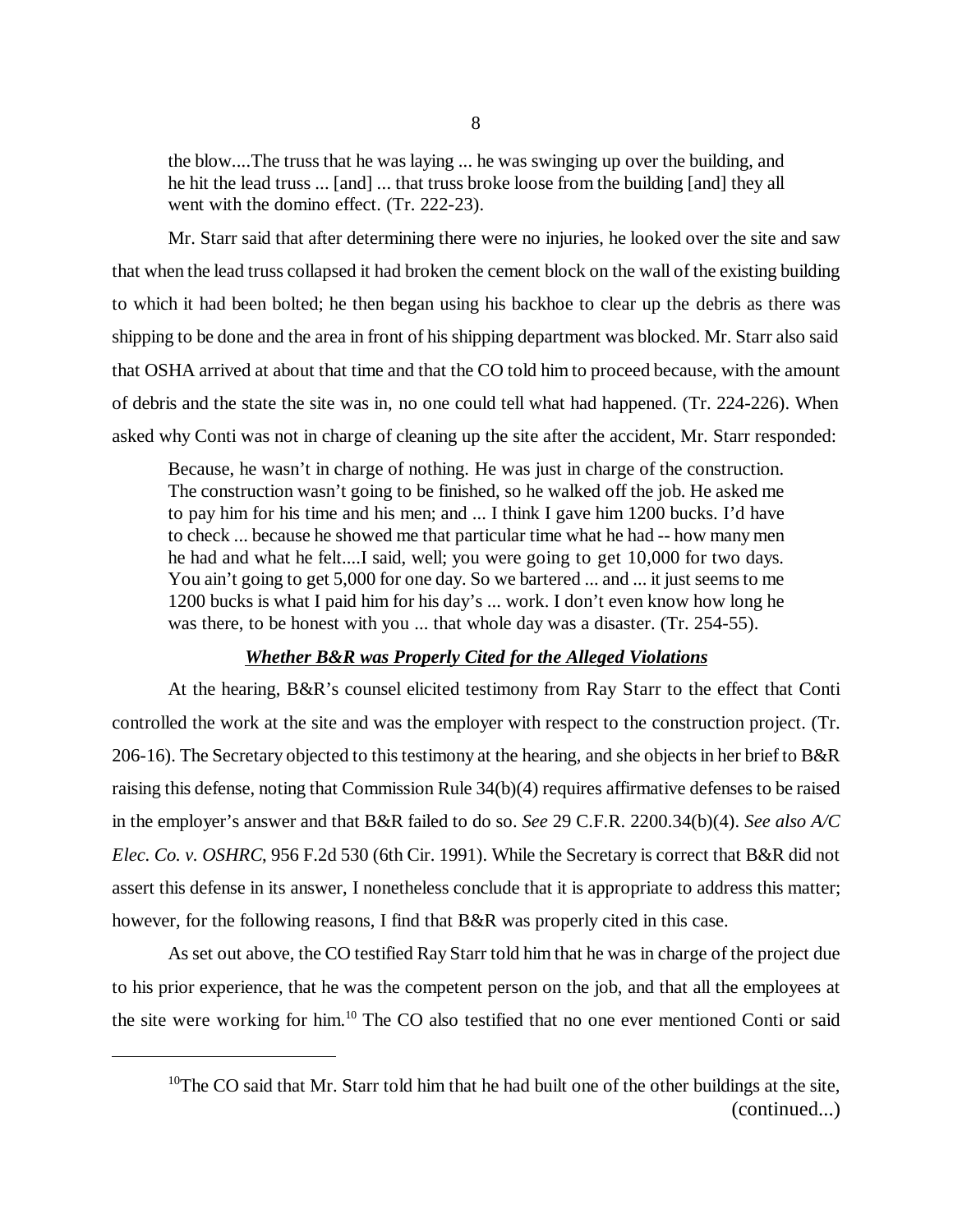anyone was working for Conti and that the three employees he talked to stated they were working for Mr. Starr; one was Joe Conti, the injured person, who told the CO he and the others were working for and under the direction of Mr. Starr.<sup>11</sup> (Tr. 144, 151-52, 169-70, 183, 187-88, 192-94, 197-99). The CO stated that he saw Mr. Starr using a backhoe to clean up the debris and instructing employees which saws to use to cut up the debris, and he further stated that he learned during his inspection that Mr. Starr had been using a forklift in order to lift an employee up to the structure to release the trusses from the crane; to do so, the employee stood on the end of the forklift on top of pallets that had been "shrinkwrapped" together.<sup>12</sup> (Tr. 110, 115-16, 144-46, 164-67).

It is clear from the above that the CO's testimony about the site was markedly different from that of Mr. Starr. In his testimony set out *supra*, Mr. Starr indicated he had minimal involvement with the project, such as purchasing materials, observing the work, and having B&R employees take materials to the Conti workers and allowing Conti to use his impact gun. (Tr. 213-17, 239-46, 249, 253). However, he admitted he operated the forklift to lift a B&R supervisor up to release trusses from the crane and that he cleaned up the debris after the accident. (Tr. 225-26, 229-31, 239, 244, 254). He also admitted he told the CO that the employees on the job were working for him, although, as he explained it, they were working for him only in the sense that he was the owner and Conti was the contractor and he paid them to do the work. (Tr. 226, 239). Regardless, the CO's testimony is credited over that of Mr. Starr. First, as noted *supra*, the CO's testimony was supported by that of Messrs. Hall and Weeks. Second, parts of Mr. Starr's testimony were simply not believable. For example, his testimony that the CO told him to proceed with cleaning up the site before the inspection, besides being contrary to the testimony of the CO and Mr. Hall, was highly implausible. (Tr. 68-71, 110, 225). As another example, Mr. Starr testified that although he had had a contract

 $10$ (...continued) including operating a crane and setting trusses. (Tr. 165-66).

<sup>11</sup>The CO noted R. J. Starr told him he and his father were building the addition. (Tr. 164-65).

 $12$ The testimony of Mr. Weeks and Mr. Hall was consistent with that of the CO. Mr. Weeks testified about Mr. Starr "more or less directing everyone" at the site and using the forklift to raise the employee up to release the trusses from the crane, while Mr. Hall testified about Mr. Starr cleaning up the debris; in addition, GX-1, Mr. Hall's report, states that R. J. Starr told Mr. Hall that "all the people who were doing the erection worked directly for Ray Starr." (Tr. 12, 20-22, 68-71).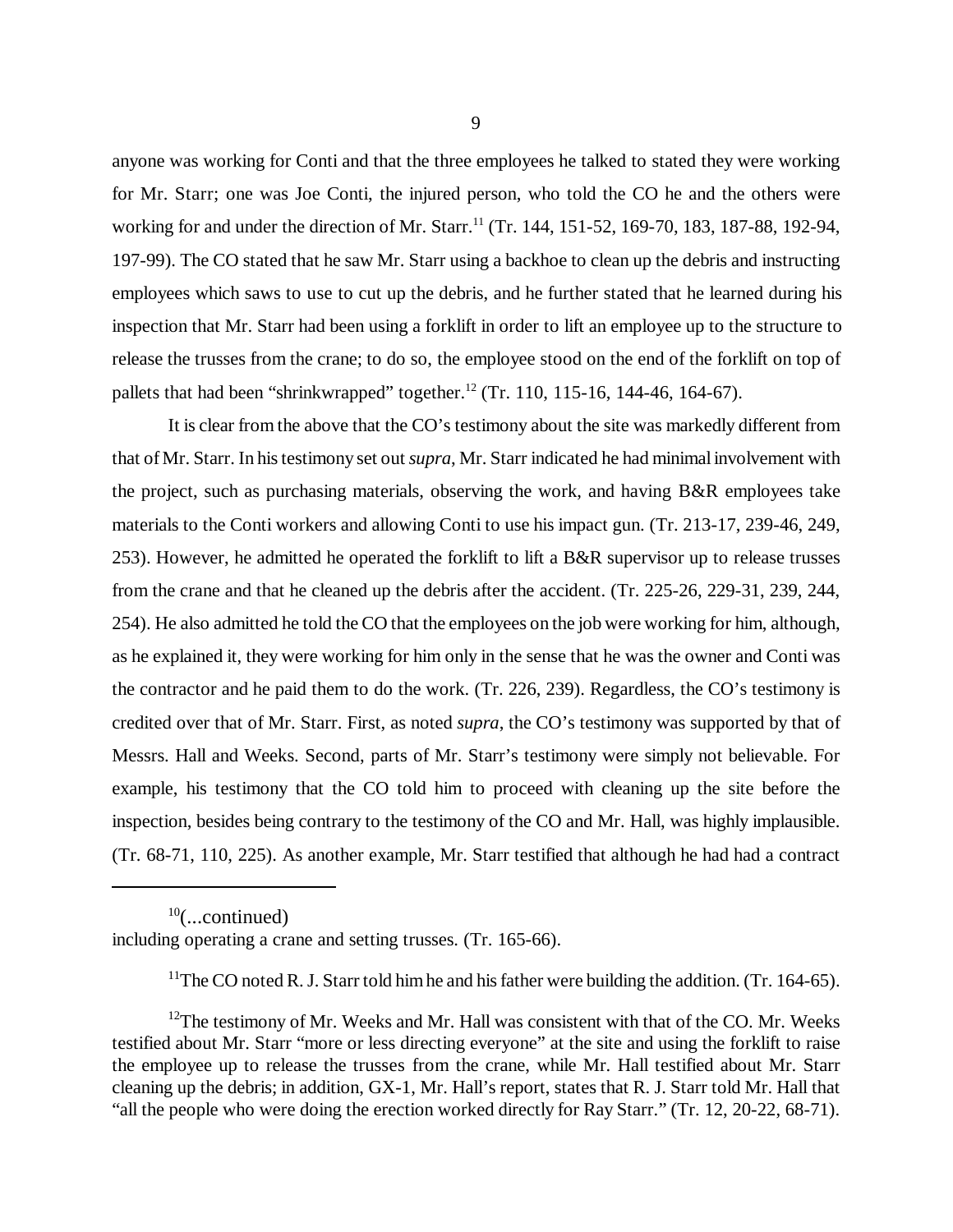with Conti and photos he had taken showing the bracing, he had not brought either the contract or the photos to the hearing; he then testified that he might not have kept the contract because he wasn't "too good at keeping things." (Tr. 218, 247-48). Third, I observed the respective demeanors of these two witnesses on the stand, and I found the CO's testimony to be convincing and credible and the more reliable evidence in regard to the circumstances at the site.

In view of the foregoing, I conclude that Mr. Starr was the employer with respect to the truss erection project. I further conclude that even if he was not, he exercised sufficient control over the site to abate the hazards relating to the project, based on the Commission's long-standing precedent setting out the multi-employer work site doctrine; according to that doctrine, an employer that creates or controls a hazardous condition while engaged in a common undertaking will be liable under the Act, regardless of whether its own employees or those of other employers were exposed to the cited hazard. *See Access Equip. Sys., Inc*., 18 BNA OSHC 1718, 1722-23 (No. 95-1449, 1999), and cases cited therein. Finally, I conclude that, to the extent that B&R may be asserting the multi-employer work site affirmative defense, it has not met the elements of that defense. *Anning-Johnson Co.*, 4 BNA OSHC 1193, 1198-99 (Nos. 3694 & 4409, 1976); *Grossman Steel & Aluminum Corp.*, 4 BNA OSHC 1185, 1188-89 (No. 12775, 1976). Consequently, B&R was properly cited in this case.

#### *Citation 1, Item 1 - Section 5(a)(1) - Proposed Penalty: \$2,500*

This item alleges that B&R was in violation of the general duty clause, section  $5(a)(1)$  of the Act, in that it did not furnish employment and a place of employment which were free from recognized hazards that were causing or likely to cause death or serious physical harm to employees. Specifically, the citation alleges that:

On 4/12/1999, employees were installing wood trusses with a span of 80 feet and weighing 635 lbs each onto 2 column supported steel beams. The trusses were not adequately braced laterally or diagonally resulting in the trusses collapsing, injuring one employee.

Among other feasible and acceptable methods to correct this hazard are:

1. Install lateral and diagonal bracing as required.

2. Follow the Truss Plate Institute Summary Sheet, HIB-91 (Handling, Installation, and Bracing Metal Plate Connected Wood Trusses) during the erection and/or installation of all wood truss systems.

3. Follow the commentary and recommendations as supplied by the manufacturer.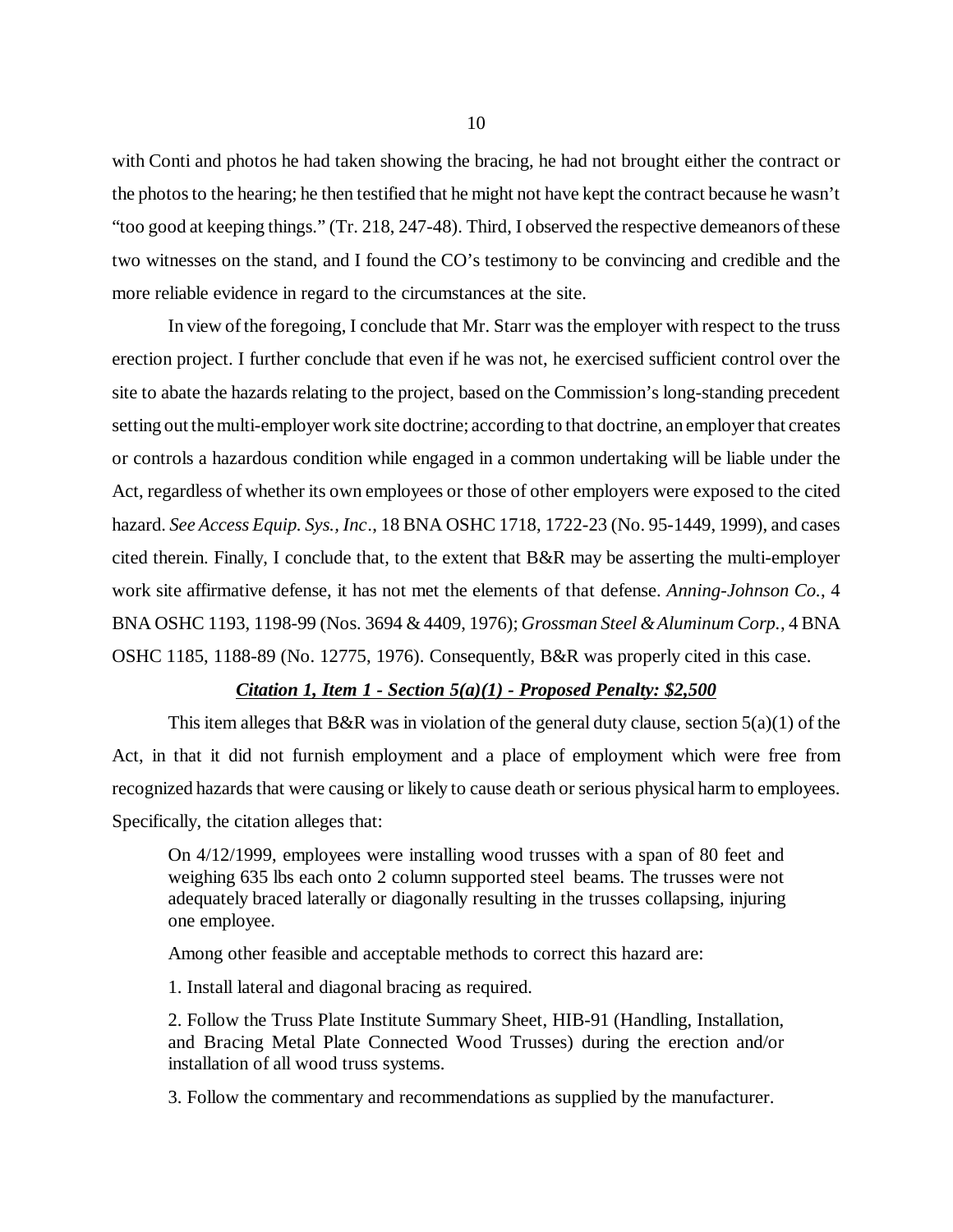To show a  $5(a)(1)$  violation, the Secretary must prove that: (1) a condition in the workplace presented a hazard to employees, (2) the cited employer or the employer's industry recognized the hazard, (3) the hazard was causing or likely to cause death or serious physical harm, and (4) feasible means existed to eliminate or materially reduce the hazard. *Well Solutions, Inc.*, 17 BNA OSHC 1211, 1213 (No. 91-340, 1995); *Pelron Corp.*, 12 BNA OSHC 1833, 1835 (No. 82-388, 1986).

As to the first element, B&R contends the trusses were properly braced and that the reason for the collapse was the crane operator striking the first or lead truss with his load.13 As noted *supra*, Mr. Weeks was adamant he had not hit the addition. (Tr. 43-44). On the other hand, Mr. Starr testified he had, and R. J. Starr, Mr. Starr's son, evidently told Mr. Hall this was what had happened. (Tr. 67-68, 222-23; GX-1). Further, while Mr. Weeks indicated there was only a "slight wind" that was "nothing unusual" that day, Mr. Hall testified to the effect that the wind at the site was such that erection should not have been taking place. (Tr. 15-16, 68; GX-1). However, whether the crane's load actually struck the building need not be resolved because I find, based on the record, that the trusses were not properly braced and that that condition represented a hazard for employees.

The CO's testimony, set out above, was that insufficient temporary bracing was used, that the bracing that was used was inadequately nailed, and that he saw no evidence of ground bracing, which is required for all truss projects; he also testified that the first truss, which gives support to the other trusses, was inadequately supported because it had no ground bracing. The CO's determination that insufficient bracing was used and that it was inadequately nailed was based on his inspection, and he fully explained the reasons for his conclusion on the record; he also discussed the photos he had taken and how they supported his conclusion. (Tr. 110-36, 145-49). In addition, the CO's conclusion was bolstered by Messrs. Weeks and Hall. Mr. Weeks indicated that although there could have been bracing on the interior side of the trusses, which he could not see, there was no exterior bracing. (Tr.

 $13$ In support of its position, B&R notes Mr. Starr's testimony that the lead truss was bolted to the cement block wall of the existing building and that the force of the crane's load hitting the truss broke the block. (Tr. 218-19, 224, 248-54). The CO said the lead truss was bolted to the studs of the wall, and he did not believe it was bolted to the cement block; he opined that even if it had been this would not have been sufficient to support the truss, and he said Mr. Starr never mentioned this, even though they discussed how the truss was attached to the wall. (Tr. 171-73).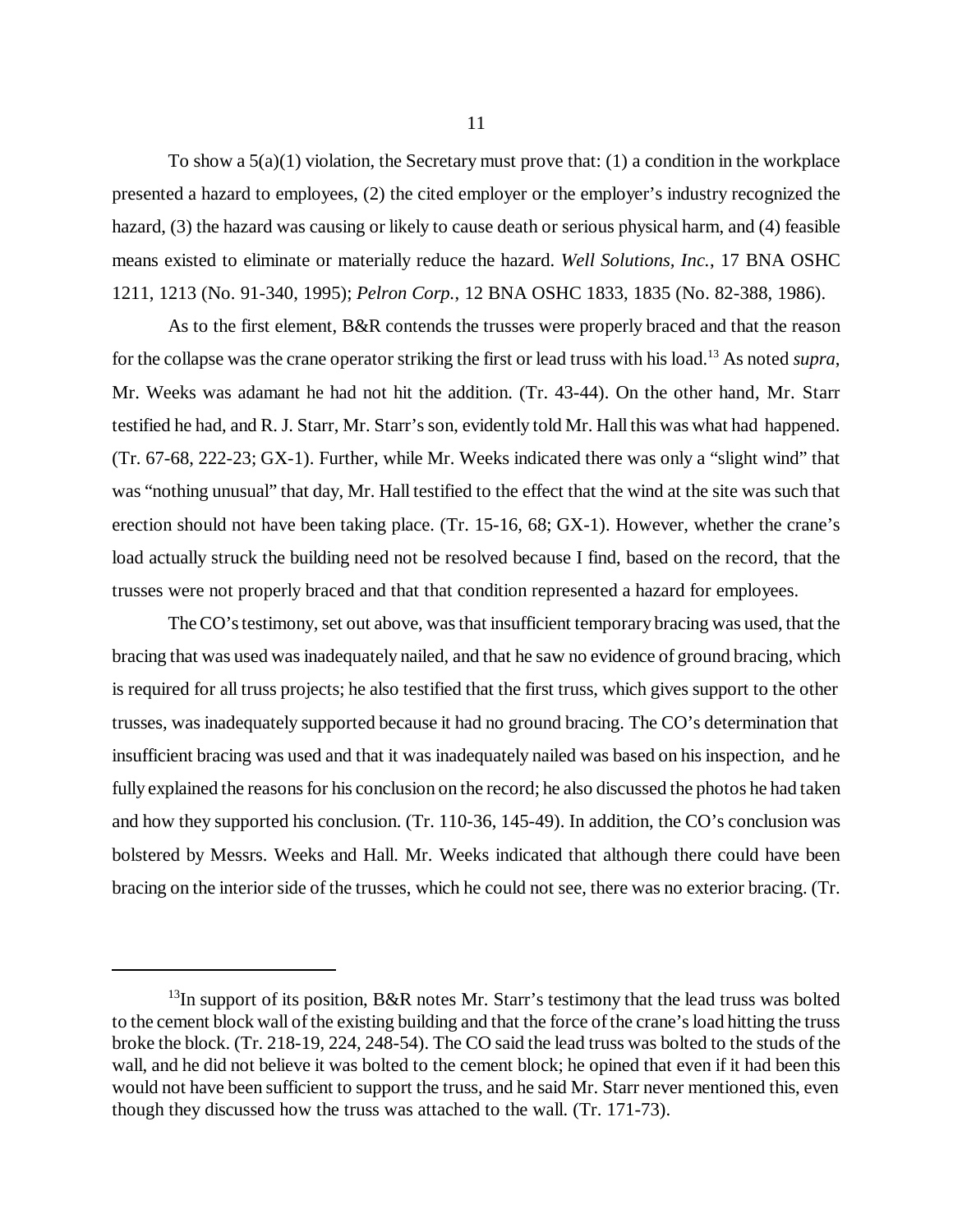20, 30-31, 35, 39). Mr. Hall indicated that he saw some temporary bracing but did not see the amount of bracing he would have expected to see to meet industry guidelines. (Tr. 71-72).

Mr. Starr testified that "tons of bracing" were put on the trusses and that he had taken photos of the site showing the bracing. He also testified about RX-3, the receipts for his purchase of 2x4's and other lumber in March and April of 1999, and RX-6, a receipt showing his donation of trusses and bracing to a local school in May of 1999. (Tr. 214, 217-18, 226-28). However, as noted above, the photos were not presented at the hearing. (Tr. 247). Further, the CO testified that temporary bracing can also be used for permanent bracing after the trusses have been erected. (Tr. 120). In any case, Mr. Starr's testimony about the bracing used at the site is not credited, for the reasons set out *supra*, and I find that the Secretary has met the first element of her burden of proof.

I also find that the Secretary has met the second element, that is, that the employer and/or the industry recognized the cited hazard. Mr. Starr testified that he and representatives of Conti and Montgomery met about a month before the project and that the Montgomery representative gave Conti information about how to install and brace the trusses; Mr. Starr also testified that he knew that bracing was necessary for the project and that he had bought 2400 feet of lumber to be used as bracing. (Tr. 210-16). Moreover, RX-4, the instructions Montgomery gave Conti, and GX-36-37, the TPI HIB-91 booklet and summary, respectively, which the CO discussed, clearly demonstrate industry recognition of the cited hazard. Finally, I find the Secretary has met the third and fourth elements of her burden. It is apparent from the record that inadequately braced trusses can cause serious injuries or death, and RX-4 and GX-36-37 contain detailed instructions as to the proper erection and bracing of trusses. This citation item is affirmed as a serious violation.

The Secretary has proposed a penalty of \$2,500 for this item. Upon giving due consideration to the requisite factors, that is, the size, history and good faith of the employer, and the gravity of the violation, I conclude that the proposed penalty of \$2,500 is appropriate for this item.

#### *Citation 1, Item 2 - 29 C.F.R. 1926.20(b)(2) - Proposed Penalty: \$1,000*

This item alleges a violation of 29 C.F.R. 1926.20(b)(2), which provides as follows:

(b) *Accident prevention responsibilities*....(2) Such programs shall provide for frequent and regular inspections of the job sites, materials, and equipment to be made by competent persons designated by the employers.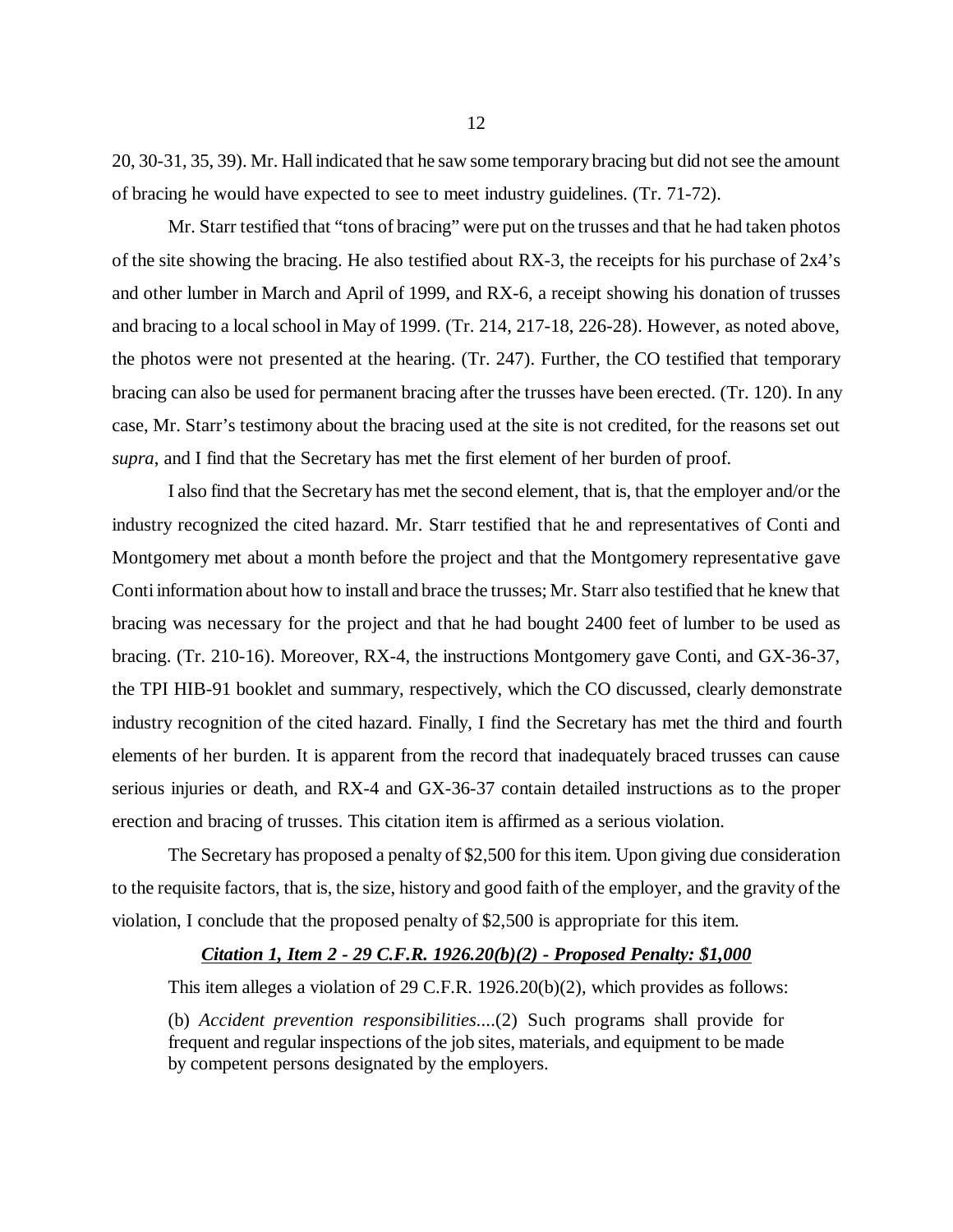This item is based on the CO's conclusion that site inspections were not done as required. The CO testified Ray Starr told him that he was the competent person at the site and that he was doing continuous inspections of the job. However, the CO further testified that he saw no evidence that site inspections by a competent person were done. He said that while Mr. Starr might have been qualified to oversee general construction work, he was not qualified to oversee a job as specific and unique as installing trusses the size of those on the subject site. He also said this was evidenced by the fact that when he arrived, Mr. Starr was attempting to move the fallen trusses with a backhoe, which could have resulted in the steel beams or cement columns coming down on him. CO Hunter stated that other factors, such as insufficient bracing and an inadequate number of nails in the bracing, also persuaded him that Mr. Starr was not qualified to oversee the job. (Tr. 110, 143-148).

Based on the foregoing, the Secretary has established a violation of the cited standard.<sup>14</sup> This item is accordingly affirmed as a serious violation, and, in light of the penalty factors set out *supra*, I conclude that the proposed penalty of \$1,000 is appropriate for this item.

## *Citation 1, Item 3 - 29 C.F.R. 1926.602(c)(1)(vii)(A) - Proposed Penalty: \$1,750*

This item alleges a violation of 29 C.F.R.  $1926.602(c)(1)(viii)(A)$ , which states as follows:

(c) *Lifting and hauling equipment*....(1) Industrial trucks shall meet the requirements of 1926.600 and the following: ... (viii) Whenever a truck is equipped with vertical only, or vertical and horizontal controls elevatable with the lifting carriage or forks for lifting personnel, the following additional precautions shall be taken for the protection of personnel being elevated. (A) Use of a safety platform firmly secured to the lifting carriage and/or forks.

The basis of this item was the B&R supervisory employee who stood on pallets on the end of the forklift, which Mr. Starr raised up so that the employee could release the trusses from the crane. CO Hunter testified that this was unsafe; any platform should have been designed by an engineer and attached to the forklift, and the platform also should have had a basket or guardrails to which the employee should have been tied off. The CO further testified that, although there was a

<sup>&</sup>lt;sup>14</sup>To establish a violation of a specific standard, the Secretary must show: (a) the applicability of the standard; (b) noncompliance with the standard's terms; (c) employee access to the violative condition; and (d) the employer's actual or constructive knowledge of the violative condition. *Halmar Corp*., 18 BNA OSHC 1014, 1016 (No. 94-2043, 1997); *Atlantic Battery Co.*, 16 BNA OSHC 2131, 2138 (No. 90-1747, 1994). The Secretary has met her burden here.